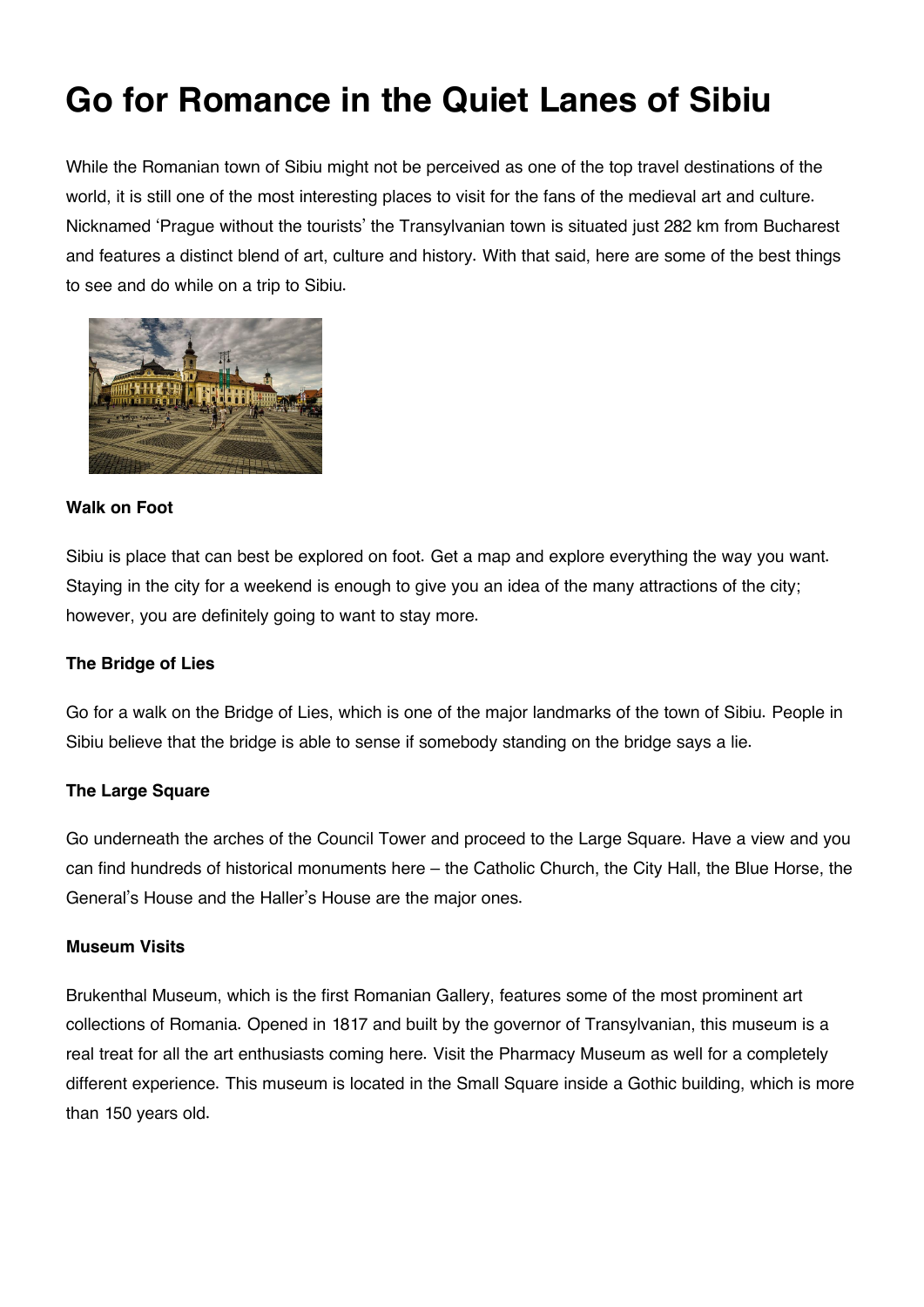

#### **Historic Houses**

House of Art is one of several earliest structures of Sibiu. This house is believed to be the oldest guild house of Transylvania. Step inside and see the great ethnographic collection put on display.

Check out the Caryatids home on Mitropoliei Street, 13. Built in 1786, this monument features a rather unusual architecture.

#### **The Stair Passage**

The stairs passage, which connects the upper and the lower town, is known to be one of the most romantic spots of the city.

## **Charming Streets**

Much of the appeal of the town of Sibiu lies in its quiet streets. Go off the beaten track and look for the narrow alley linking the Magheru and the Franciscan Church or walk on one of the loveliest streets of the city – The Cetatii. You will appreciate the old and traditional homes. Do not miss the pedestrian street that connects Balcescu with the Union and the large square.



#### **Local Life**

Visit the agro-markets and feel the pulse of the local life of a Romanian city. Go on a tour of Cibin market to discover delicious and fresh local products. Or just have a walk in one of the largest and oldest parks of the city – Parcul sub Arini. You can also relax at one of the many terraces of Sibiu. Try local cuisine and enjoy a cold drink in the summertime.

#### **Cultural Events**

Sibiu is one of the most culturally rich cities of Romania. In almost every season, you get a chance to